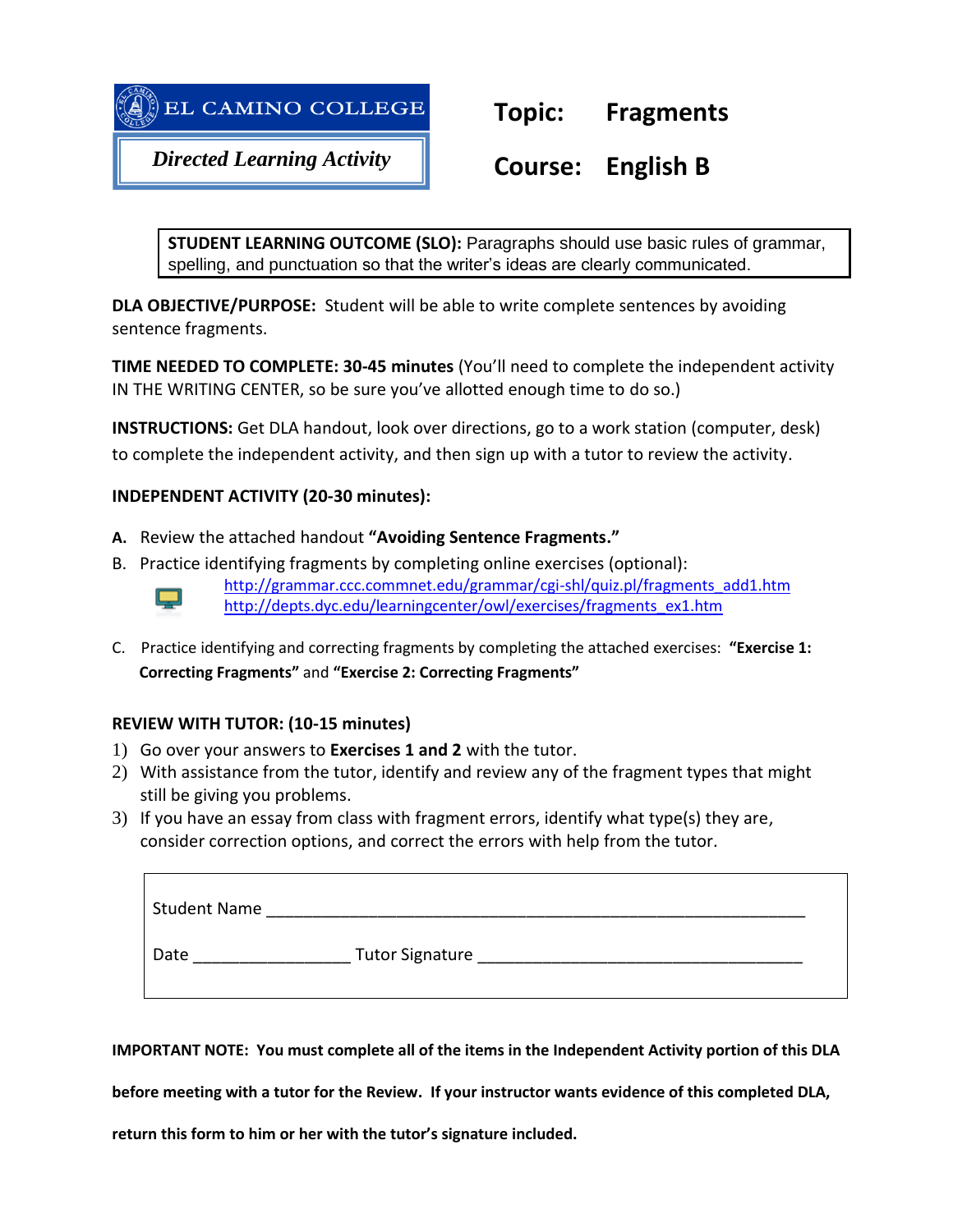#### **Avoiding Sentence Fragments**



# **5 Common Types of Sentence Fragments**

1. **Dependent Word Fragment**: a word group that contains a subject and verb but begins with a dependent word.

Examples: (Because) he arrived late. He couldn't get a ticket.

After)I quit eating wheat products. I felt so much better.

| <b>COMMON DEPENDENT WORDS:</b> |        |         |           |         |  |  |  |
|--------------------------------|--------|---------|-----------|---------|--|--|--|
| after                          | before | unless  | what      | where   |  |  |  |
| although                       | if     | so that | which     | whether |  |  |  |
| as                             | since  | that    | whichever | who     |  |  |  |
| because                        | though | until   | while     | whose   |  |  |  |

2. *–ing* **and** *to* **Fragments**: an *–ing* word or the word *to* appears at or near the beginning of a word group that doesn't contain both a subject and a verb.

Examples: (Turning the corner. Bruce ran into Elise.

if when whose

Warren looked for a job.  $(10)$  pay for his college tuition.

3. **Prepositional Phrase Fragment**: a word group that starts with a preposition and doesn't contain a subject and a verb and/or doesn't express a complete thought.

Examples: (Across) the restaurant. Brian saw his old girlfriend. Free parking is available downtown. (During) the holidays.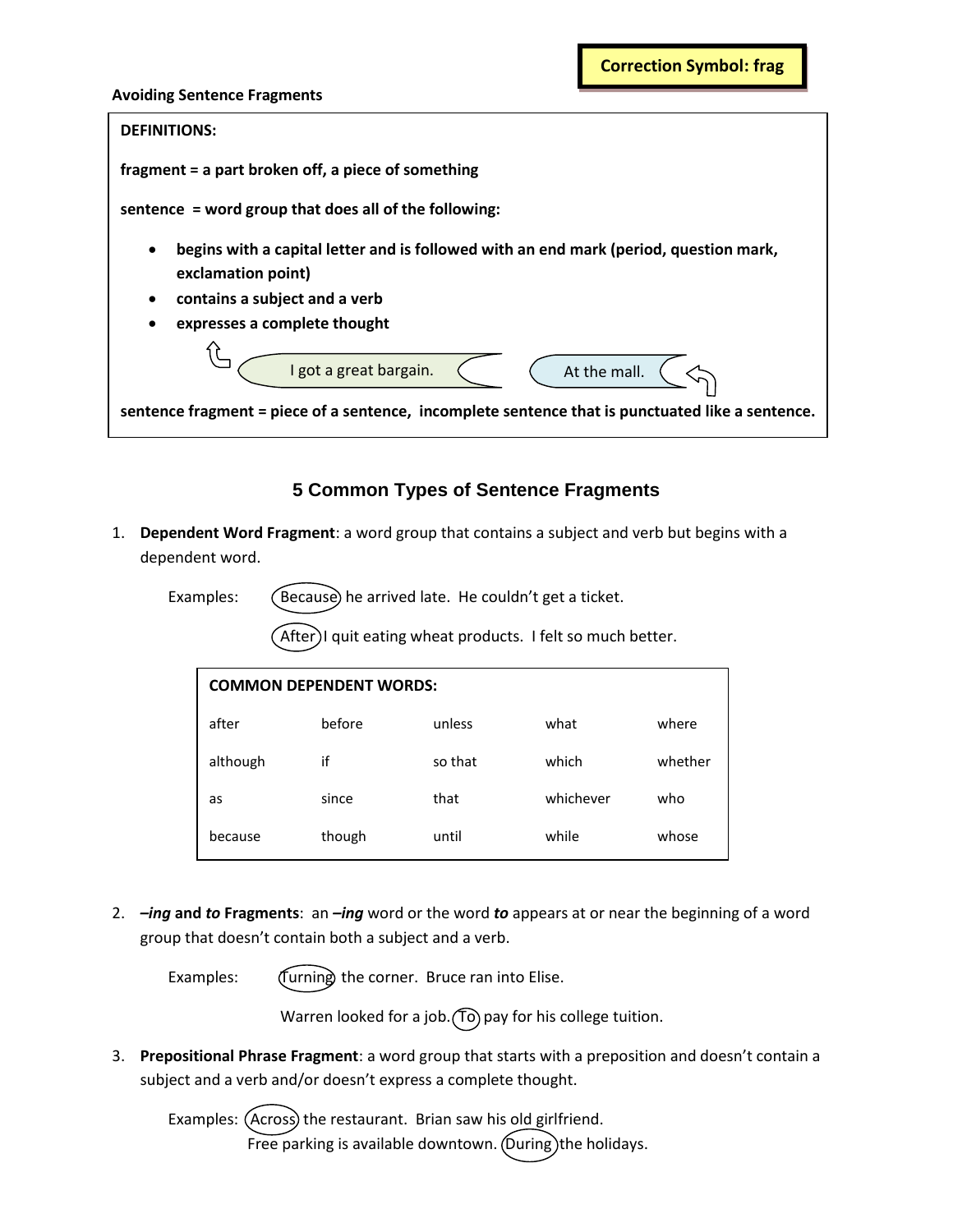| <b>COMMON PREPOSITIONS:</b> |            |         |         |         |  |  |  |
|-----------------------------|------------|---------|---------|---------|--|--|--|
| about                       | because of | except  | οf      | to      |  |  |  |
| above                       | before     | for     | off     | toward  |  |  |  |
| across                      | behind     | from    | on      | under   |  |  |  |
| after                       | below      | in      | out     | until   |  |  |  |
| against                     | beside     | inside  | outside | up      |  |  |  |
| along                       | between    | into    | over    | upon    |  |  |  |
| among                       | by         | like    | past    | with    |  |  |  |
| around                      | down       | near    | since   | within  |  |  |  |
| at                          | during     | next to | through | without |  |  |  |

4. **Added Detail Fragment**: a word group that starts with an example or explanation of something mentioned in the previous sentence but doesn't contain its own subject and verb.

Examples: Josh loves fast food. (Especially) hamburgers and French fries.

Marvin has had some weird jobs. (Such as juggler and dog walker.

You can do a lot with a cell phone these days. (For example) check emails.

| Words that often signal added detail fragments: |             |           |  |  |  |
|-------------------------------------------------|-------------|-----------|--|--|--|
| also                                            | except      | including |  |  |  |
| especially                                      | for example | such as   |  |  |  |

5. **Missing Subject Fragment**: a word group that has a verb but no subject.

Sometimes the subject is in the previous sentence.



Or a word group describing weather, time, or distance may begin with "Was" or "Is" instead of a subject.

Examples: Is hot outside. Was late.  $\sim$ Was a long way to walk.

**ESL Alert:** This type of fragment is more common for speakers who first learned a language other than English.

# **Two Ways to Correct a Fragment**

### **METHOD 1: Add it to the sentence before or after it.**

Because he arrived late, he couldn't get a ticket. Turning the corner, Bruce ran into Elise. Across the restaurant, Brian saw his old girlfriend. Josh loves fast food, especially hamburgers and French fries. Marvin has had some weird jobs, such as juggler and dog walker. Yvonne picked up her purse and grabbed her car keys.

TRY THIS METHOD FIRST IN CORRECTING YOUR OWN WRITING. CHANCES ARE YOU MEANT TO PUT THE INFORMATION INTO THE NEARBY SENTENCE.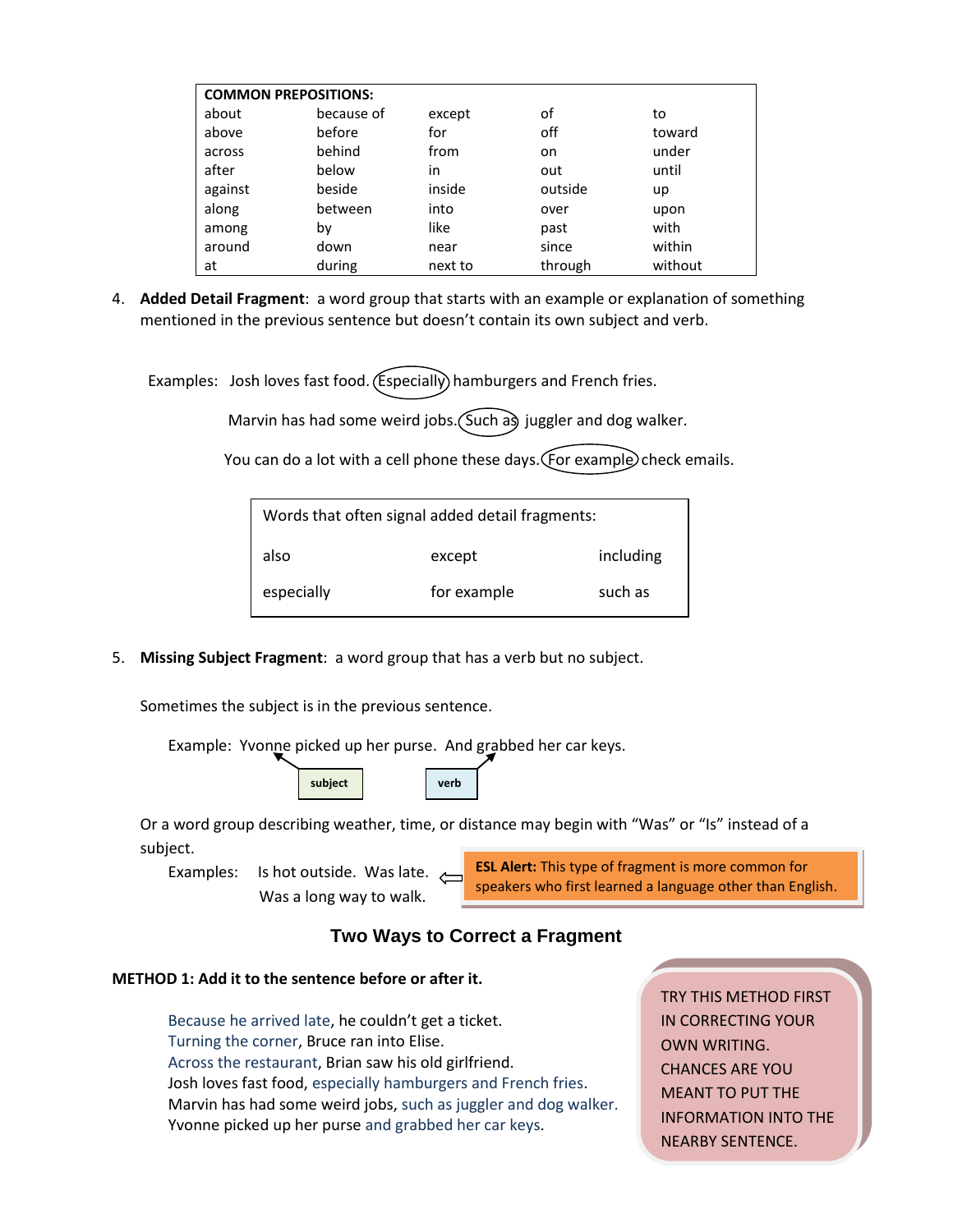## **METHOD 2: Make it into a sentence by supplying the missing parts or removing the dependent word.**

I quit eating wheat products. I felt so much better. Warren looked for a job. He needed to pay for his college tuition. Free parking is available downtown. But it is only available during the holidays. You can do a lot with a cell phone these days. For example, you can check emails. It is hot outside. (In cases of weather and time, the word *It* can act as the subject.) Three miles was a long way to walk.

#### **PUNCTUATION ALERT**:

1) Word groups starting with a dependent word or an *–ing* word at the beginning of a sentence are followed by a comma.

2) Added details at the end of the sentence are usually preceded by a comma.



If you're writing on a computer with a program like MS Word, the computer will often identify possible fragments for you and underline them. If you see a word group underlined by the grammar checker, look closely to make sure it's a complete sentence.



### **FINDING AND FIXING FRAGMENTS IN YOUR OWN WRITING**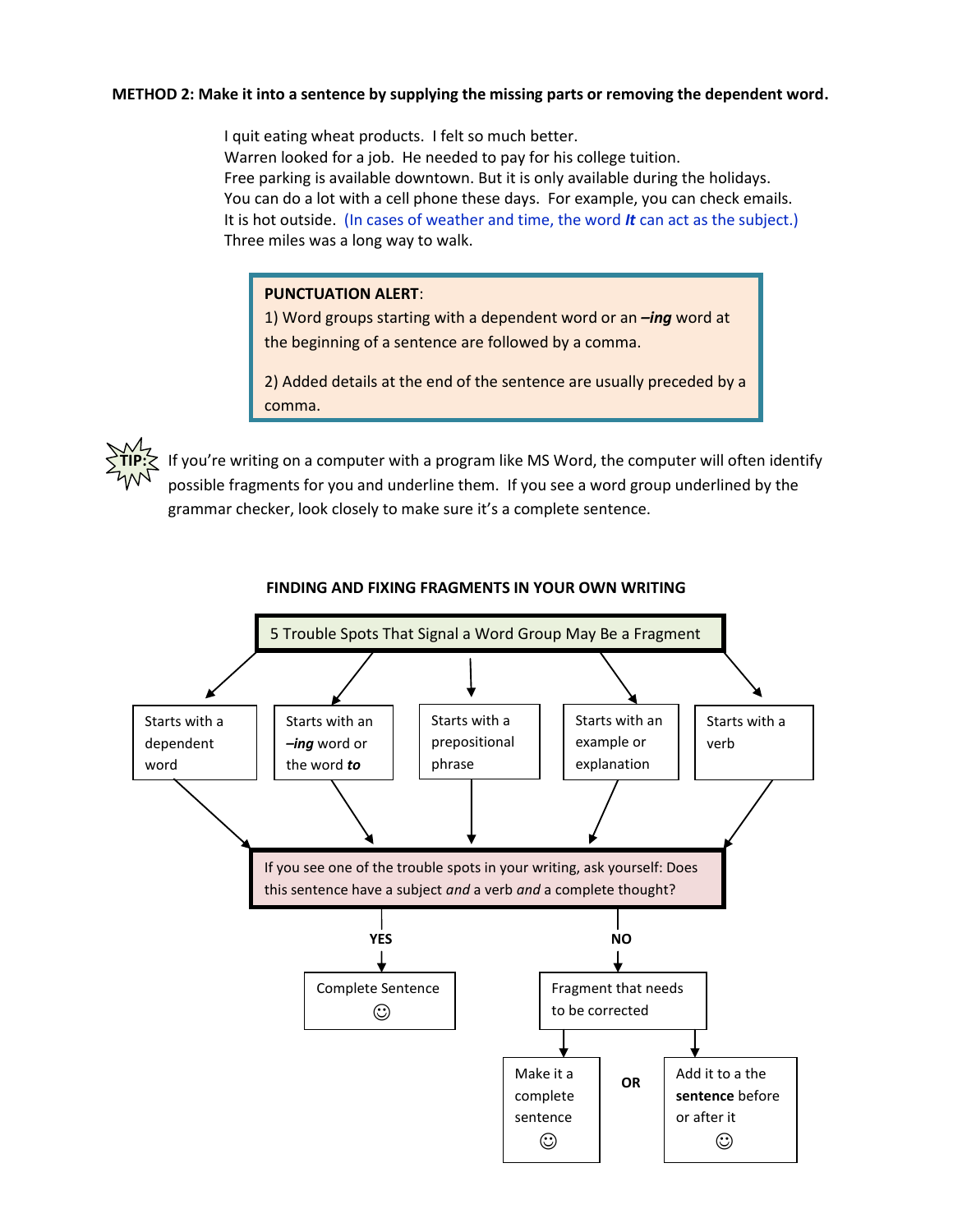## **Exercise 1: Correcting Fragments**

Instructions:

- 1) Underline any fragments in the items below.
- 2) If there's a fragment, correct it by combining it with the complete sentence and writing the corrected version on the line. If there's no fragment, write "C" on the line.

Example: My mother clips coupons. To help her save money.

 *My mother clips coupons to help her save money.* 

\_\_\_\_\_\_\_\_\_\_\_\_\_\_\_\_\_\_\_\_\_\_\_\_\_\_\_\_\_\_\_\_\_\_\_\_\_\_\_\_\_\_\_\_\_\_\_\_\_\_\_\_\_\_\_\_\_\_\_\_\_\_\_\_\_\_\_\_\_\_\_\_\_\_\_\_\_\_\_\_\_\_

\_\_\_\_\_\_\_\_\_\_\_\_\_\_\_\_\_\_\_\_\_\_\_\_\_\_\_\_\_\_\_\_\_\_\_\_\_\_\_\_\_\_\_\_\_\_\_\_\_\_\_\_\_\_\_\_\_\_\_\_\_\_\_\_\_\_\_\_\_\_\_\_\_\_\_\_\_\_\_\_\_\_

\_\_\_\_\_\_\_\_\_\_\_\_\_\_\_\_\_\_\_\_\_\_\_\_\_\_\_\_\_\_\_\_\_\_\_\_\_\_\_\_\_\_\_\_\_\_\_\_\_\_\_\_\_\_\_\_\_\_\_\_\_\_\_\_\_\_\_\_\_\_\_\_\_\_\_\_\_\_\_\_\_\_

\_\_\_\_\_\_\_\_\_\_\_\_\_\_\_\_\_\_\_\_\_\_\_\_\_\_\_\_\_\_\_\_\_\_\_\_\_\_\_\_\_\_\_\_\_\_\_\_\_\_\_\_\_\_\_\_\_\_\_\_\_\_\_\_\_\_\_\_\_\_\_\_\_\_\_\_\_\_\_\_\_\_

\_\_\_\_\_\_\_\_\_\_\_\_\_\_\_\_\_\_\_\_\_\_\_\_\_\_\_\_\_\_\_\_\_\_\_\_\_\_\_\_\_\_\_\_\_\_\_\_\_\_\_\_\_\_\_\_\_\_\_\_\_\_\_\_\_\_\_\_\_\_\_\_\_\_\_\_\_\_\_\_\_\_

\_\_\_\_\_\_\_\_\_\_\_\_\_\_\_\_\_\_\_\_\_\_\_\_\_\_\_\_\_\_\_\_\_\_\_\_\_\_\_\_\_\_\_\_\_\_\_\_\_\_\_\_\_\_\_\_\_\_\_\_\_\_\_\_\_\_\_\_\_\_\_\_\_\_\_\_\_\_\_\_\_\_

\_\_\_\_\_\_\_\_\_\_\_\_\_\_\_\_\_\_\_\_\_\_\_\_\_\_\_\_\_\_\_\_\_\_\_\_\_\_\_\_\_\_\_\_\_\_\_\_\_\_\_\_\_\_\_\_\_\_\_\_\_\_\_\_\_\_\_\_\_\_\_\_\_\_\_\_\_\_\_\_\_\_

\_\_\_\_\_\_\_\_\_\_\_\_\_\_\_\_\_\_\_\_\_\_\_\_\_\_\_\_\_\_\_\_\_\_\_\_\_\_\_\_\_\_\_\_\_\_\_\_\_\_\_\_\_\_\_\_\_\_\_\_\_\_\_\_\_\_\_\_\_\_\_\_\_\_\_\_\_\_\_\_\_\_

\_\_\_\_\_\_\_\_\_\_\_\_\_\_\_\_\_\_\_\_\_\_\_\_\_\_\_\_\_\_\_\_\_\_\_\_\_\_\_\_\_\_\_\_\_\_\_\_\_\_\_\_\_\_\_\_\_\_\_\_\_\_\_\_\_\_\_\_\_\_\_\_\_\_\_\_\_\_\_\_\_\_

\_\_\_\_\_\_\_\_\_\_\_\_\_\_\_\_\_\_\_\_\_\_\_\_\_\_\_\_\_\_\_\_\_\_\_\_\_\_\_\_\_\_\_\_\_\_\_\_\_\_\_\_\_\_\_\_\_\_\_\_\_\_\_\_\_\_\_\_\_\_\_\_\_\_\_\_\_\_\_\_\_\_

\_\_\_\_\_\_\_\_\_\_\_\_\_\_\_\_\_\_\_\_\_\_\_\_\_\_\_\_\_\_\_\_\_\_\_\_\_\_\_\_\_\_\_\_\_\_\_\_\_\_\_\_\_\_\_\_\_\_\_\_\_\_\_\_\_\_\_\_\_\_\_\_\_\_\_\_\_\_\_\_\_\_

\_\_\_\_\_\_\_\_\_\_\_\_\_\_\_\_\_\_\_\_\_\_\_\_\_\_\_\_\_\_\_\_\_\_\_\_\_\_\_\_\_\_\_\_\_\_\_\_\_\_\_\_\_\_\_\_\_\_\_\_\_\_\_\_\_\_\_\_\_\_\_\_\_\_\_\_\_\_\_\_\_\_

- 1. I could see the party was in full swing. As soon as I walked in the front door.
- 2. Van speaks almost flawless English. Although she came to this country only two years ago.
- 3. Because we arrived early, we got good seats. Latecomers had trouble seeing the band.
- 4. Hoping to get to class on time. Juan ran a red light.
- 5. In recent years writing teachers have spent more time focused on the writing process and less time on grammar errors. Such as fragments.
- 6. Deandre had several things going for him. For example*,* his quick intelligence and his ability to get along with others made him a natural leader.
- 7. Lori and her aunt went to Big Lots. To find some inexpensive Halloween decorations.
- 8. My great-grandmother raised ten children. Including four foster children.
- 9. I arranged to meet my study group. Near the library.
- 10. After I complete this activity. I won't have any more trouble with fragments.